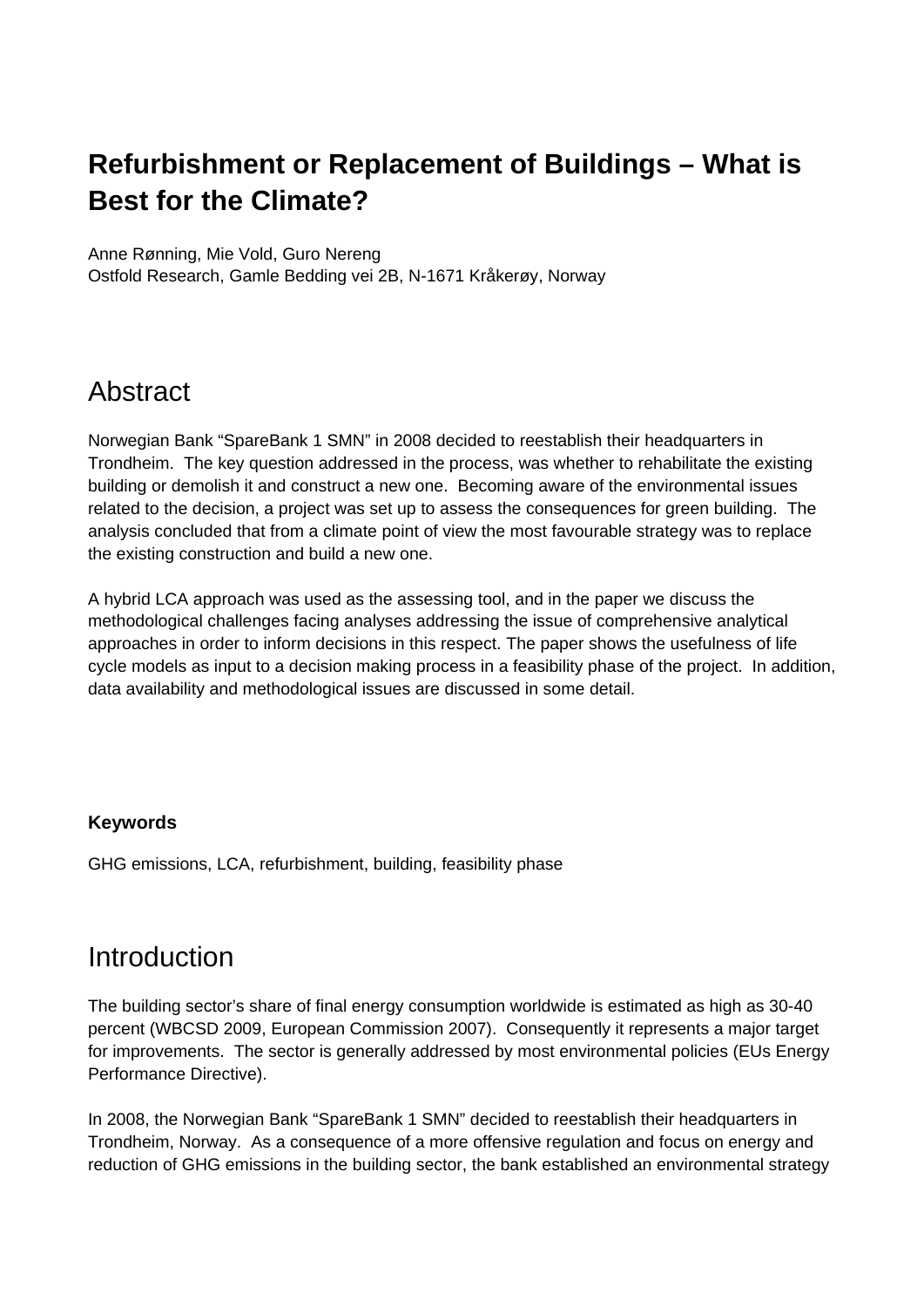for the construction project where environmental considerations should be an integral part of decision made in the process.

The old facilities were regarded as increasingly inadequate, not very functional or usable with respect to changes in the performance of bank services today and in the future. The existing headquarter building was from the early 70s. The challenge was to decide whether they should rehabilitate the existing building or demolish it and construct a new building.

SpareBank 1 SMN has been concerned with their responsibility for the building's environmental load over its entire life cycle. Thus, it was appropriate to use life cycle assessment (LCA) as the methodological approach.

The aim of this LCA project was bipartite. Firstly, to document the GHG emissions from the two alternative solutions, and secondly, to gain experiences from using LCA methodology as a basis for decision making in a feasibility phase.

# Methodology

### **LCA**

The LCA-methodology has been developed during the last 20 years and is adapted by the ISO community available as standards ISO-14040-44. In addition, standards for communication of results from LCAs are developed as Type III declarations or Environmental Product Declarations. These standards address all products and there are ongoing processes adjusting the methodology to building products and constructions, ISO 21930 and CEN TC350. A closely related standard to ISO 14000-series has been developed – *ISO 15686 Buildings and constructed assets – Service life cycle planning*. This standard is intended to complement the ISO14000-series by describing how environmental standards may be implemented in building projects.

Several studies have used life cycle assessments to measure the impacts of energy consumption in different building stocks in a quantitative way (UNEP, 2007). The use of LCA as the assessing tool has become commonly used in this respect.

One important result from the LCA analyses is that energy use for operation contributes to 80-90 percent of the total during the lifespan (Rønning et al. 2001, Vold et al. 2006, Fernandez 2007, Rønning et al. 2007, Dimoudi and Tompa 2008). But, when assessing low energy buildings the embodied energy is significant and may be the dominant factor (Thormark 2002, Thormark 2006).

The undertaking of LCA analyses of buildings needs methodological considerations on two dimensions. The first one relates to the question of which emissions should be included, i.e. the activity of boundary setting to decide which emissions that belong to the building being scrutinized. The second dimension is related to the actual data collection and which figures should be used for emissions from basic technologies such as electricity generation and various infrastructures. These dimensions are of course entangled as the first dimension will decide which data to be collected and the second dimension will decide whether the actual data to fulfill the system boundaries are at all available.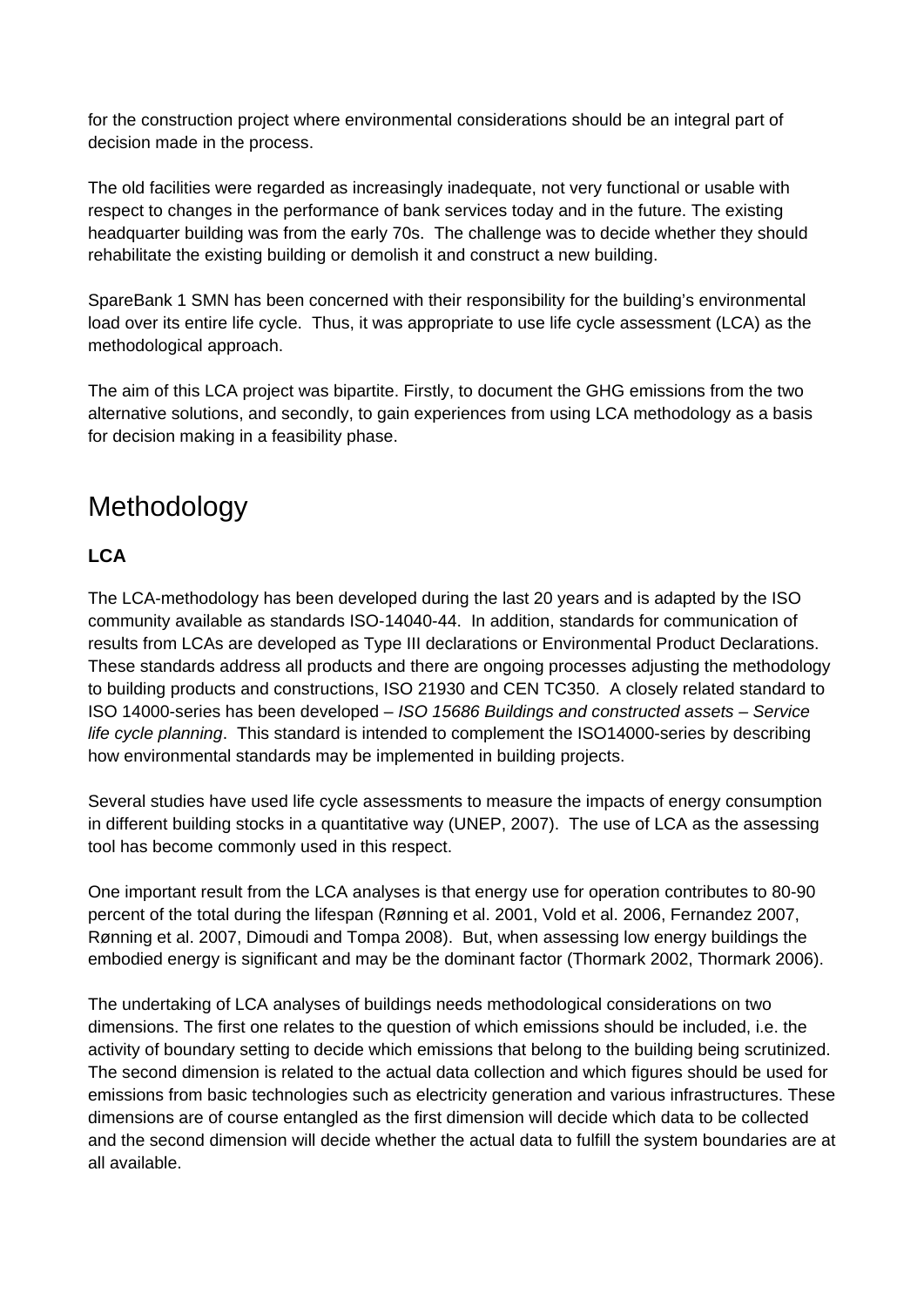Regarding boundary setting an array of different tools exist for building components, whole buildings and whole building assessment frameworks. The tools cover different phases of a building's life cycle and take different environmental issues into account (Haapio and Viitaniemi 2008a).

Currently most of the building environmental assessment tools are used towards the end of the design process to evaluate the environmental results (Haapio and Viitaniemi 2008b).

#### **Boundary setting by using a merge of LCA and LCC**

ISO 15686-6 gives a comprehensive illustration of the system to be included in an environmental assessment of a building construction, but it is not very clear how the scenarios for *Construction, Use, Maintenance* and *End of life* given in figure 1 should be described or what kind of data should be included.



*Figure 1 The relation between Life Cycle phases, data sources and Service Life Planning. (ISO 15686-6:2004).* 

On the other hand the methodology Life Cycle Costing (LCC) for constructions is used for estimating the total costs over the construction's anticipated functional lifetime. This methodological approach includes a description of scenarios missing in Life Cycle Planning. Instead of calculating the environmental loads from the construction elements, one takes into consideration the loads over the entire life cycle. It incorporates the initial capital costs, the demolition costs and the entire annual costs for Managing, Operation, Maintenance and Development (MOMD) (Lindberg, 2002).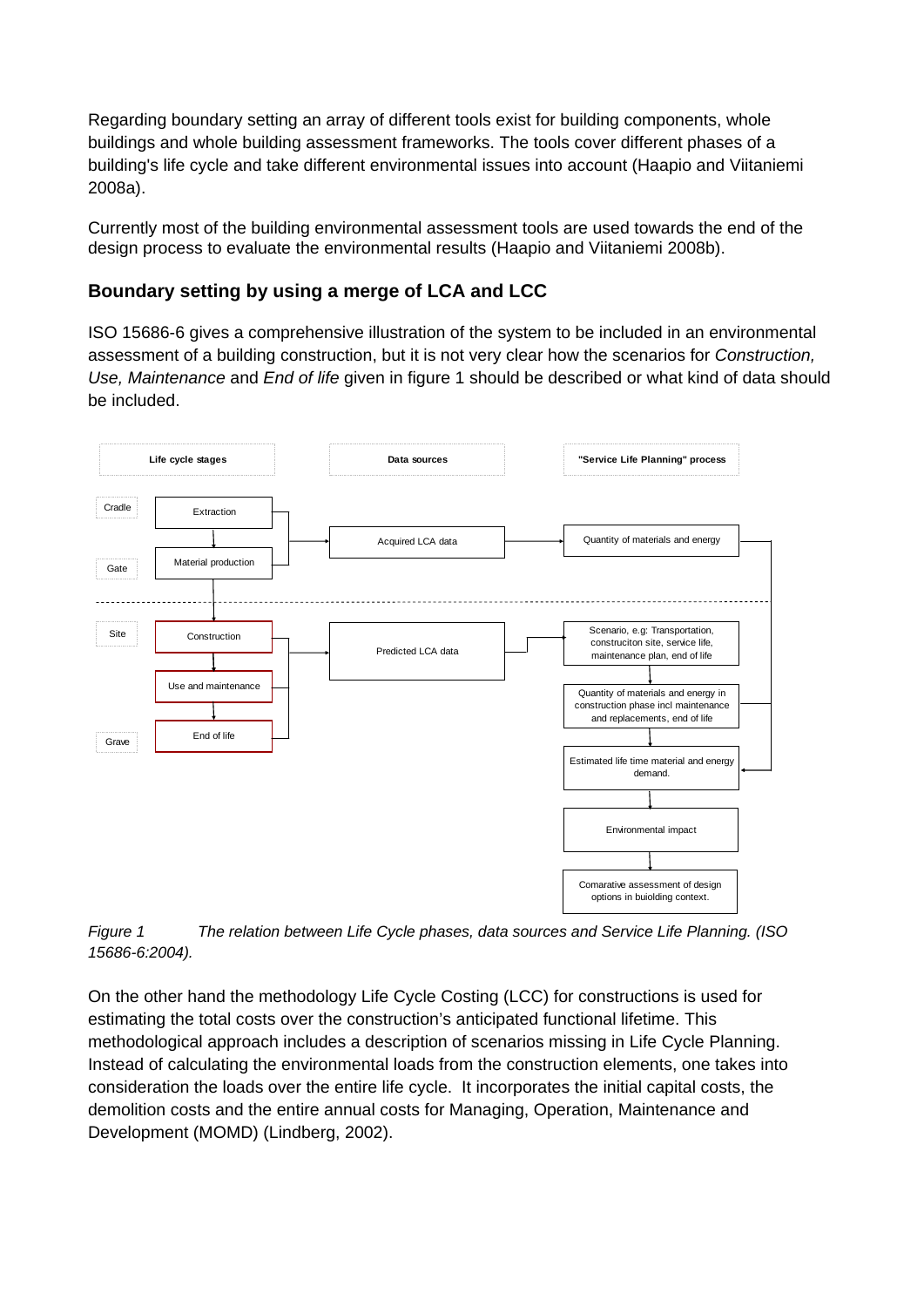When it comes to making environmental considerations the focus has up to now been predominantly on the LCA stages above the dotted line in figure 1. In other words – the individual materials or building elements have been environmentally assessed – but the combination of them and the effect the material choice have on e.g. operation, maintenance and development are rarely assessed.

### **Data availability**

Calculating life cycle emissions can be approached methodologically from two different perspectives: bottom-up, based on Process Life Cycle Assessment (PLCA) or top-down, based on Input-Output Life cycle Assessment (IOLCA) analysis. Generally, input-output LCA has its advantages when applied for macro or meso levels such as industrial sectors or larger product groups, while process LCA has advantages when looking at micro systems; a particular process or individual product. Hybrid approaches link process information collected in physical life-cycle inventories with monetary flows in economic models.

In the building sector PLCAs have been the most usual approach. This approach is calculating emissions from the inputs by its masses, which represents challenges for several reasons. Firstly, the construction sector in Norway does not have a tradition to evaluate their projects on mass basis, only in economical terms. Thus, one does not have key figures or experienced based calculations to lean on. Secondly, in a feasibility phase one doesn't know which materials will be chosen. And last but not least, there are not environmental data available for all building materials and components.

The combination of LCA and input-output models has shown value as a complementary tool to traditional inventory methods in LCA. Especially in US one see the approach of IOLCA and Hybrid LCA utilized when analyzing a construction project (Guggemos and Horwath 2005, Sharrad et al. 2008) to overcome the lack of data and to include embodied emissions.

#### **Case specific methodology**

The methodology used in this case is a merge of the Life Cycle Costing methodology - LCC and Life Cycle Assessment – LCA (Rønning et al., 2007) where LCC methodology was the basis for define the life cycle scenarios and system boundaries (figure 2)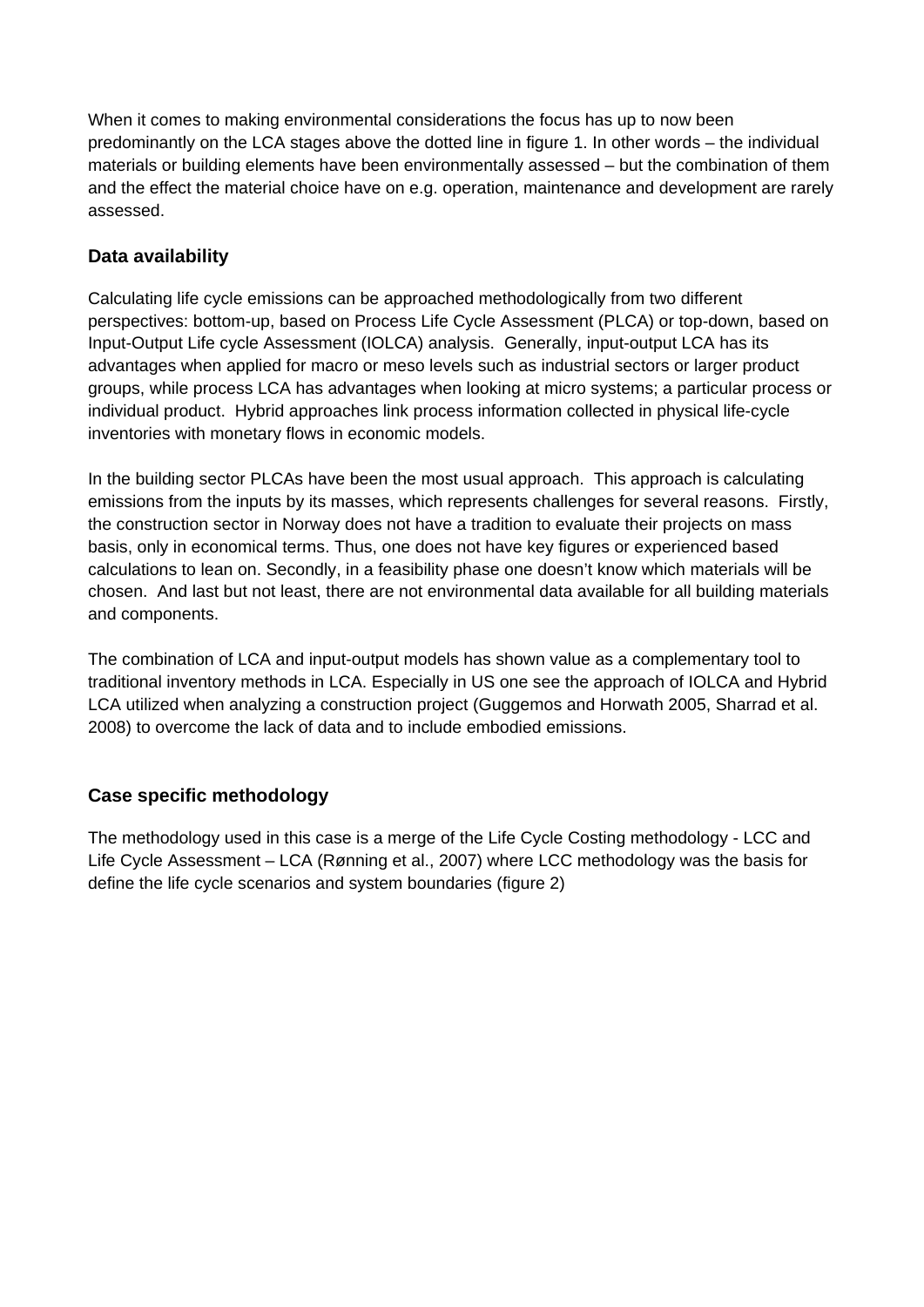

*Figure 2 Life Cycle Cost theory and Life cycle phases of a building (Rønning et al., 2007).* 

The comparison is based on calculations of greenhouse gases related to the phases Building construction (cradle to gate for building materials and components), Operation, Maintenance and Development during the life span of 60 years of the two alternatives. Demolition - or End of Life – was not included in the comparison, but is included in the general model.

The two alternative cases are defined as follows:

New construction:

- Existing building is demolished completely and new building is constructed
- New building has good adaptability

Refurbished construction:

- Demolishment of all interiors excluding primer building components and building envelop and rebuilding.
- Medium adaptability.

The total energy demand for the existing building is relatively high, 524 kWh/m<sup>2</sup>. The goal for the new or refurbished construction was a net energy demand on 85 kWh/m<sup>2</sup>. The existing construction is considered to have low adaptability and area effectiveness. Thus, the comparison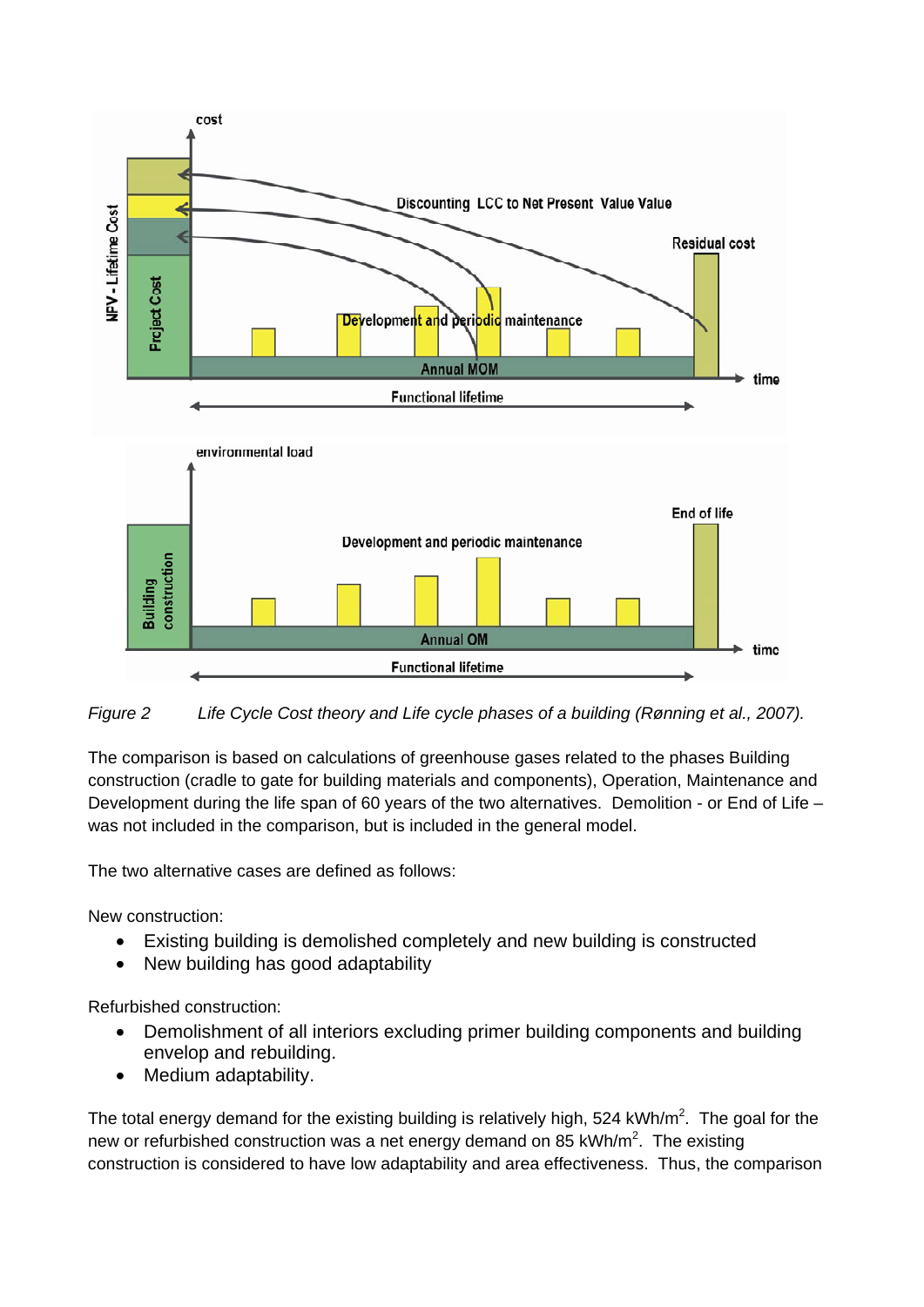must take into consideration a relatively extensive refurbishment including upgrading of the existing building.

While the new construction's condition with respect to operation, maintenance and development was assumed to be **"**well adaptable", the refurbished construction's state was defined as "medium adaptable". Due to the low adaptability for the refurbished construction the energy consumption after refurbishment would probably be reduced to 300 kWh/m<sup>2</sup>. Those assumptions influenced the results significantly. In table 1 assumptions regarding MOMD is given.

|                                 |                                   | <b>Units</b>       | <b>New construction</b>          | <b>Refurbished construction</b>                                     |
|---------------------------------|-----------------------------------|--------------------|----------------------------------|---------------------------------------------------------------------|
| General assumptions             | Gross area                        | m <sup>2</sup>     | 12740                            | 12069                                                               |
|                                 | Number of work places             |                    | 600                              | 500                                                                 |
|                                 | Service life                      | years              | 60                               | 60                                                                  |
| Demolishing/constuction         | Share demolished/rebuilt          |                    | Whole construction               | All interior excl. building envelop and<br>primer building elements |
| Energy use                      | Net energy demand                 | kWh/m <sup>2</sup> | 100                              | 300                                                                 |
|                                 | Purchased electicity <sup>1</sup> | kWh/m <sup>2</sup> | 85                               | 174                                                                 |
|                                 | District heating2                 | kWh/m <sup>2</sup> |                                  | 126                                                                 |
| Inspection technical equipments | <b>Building condition</b>         |                    | Good condition and good routines | Medium condition and routines                                       |
|                                 | Cost                              | $NOK/m2$ per yrs   | 60                               | 90                                                                  |
| Cleaning                        | <b>Building condition</b>         |                    | Good condition and good routines | Good condition and good routines                                    |
|                                 | Cost                              | $NOK/m2$ per yrs   | 70                               | 70                                                                  |
| Maintenance and development     | <b>Building condition</b>         |                    | Good adaptability                | Medium adaptability                                                 |
|                                 | Cost                              | NOK/ $m^2$ per yrs | 1500                             | 4500                                                                |
|                                 | Cycle                             | years              | every 7th                        | every 7th                                                           |

#### *Table 1 Assumptions regarding MOMD*

1 Nord-el mix (Nordic el production, loss included)

2 FREVAR: Emissions per kWh produced + 10% loss

In the feasibility phase no information or calculations regarding amount of materials were available. Thus, the budget estimates for the project was used as basis for calculations of GHG emissions.

In table 2 the distribution of work and material costs are given. Since the consumption of material is calculated in monetary terms, a hybrid approach to LCA was chosen in this case. Statistics Norway gives the emission intensity per sectors calculated as emissions per NOK gross product in the different sectors. These numbers were used in addition to product specific emissions in those cases where the materials were given, e.g. use of concrete.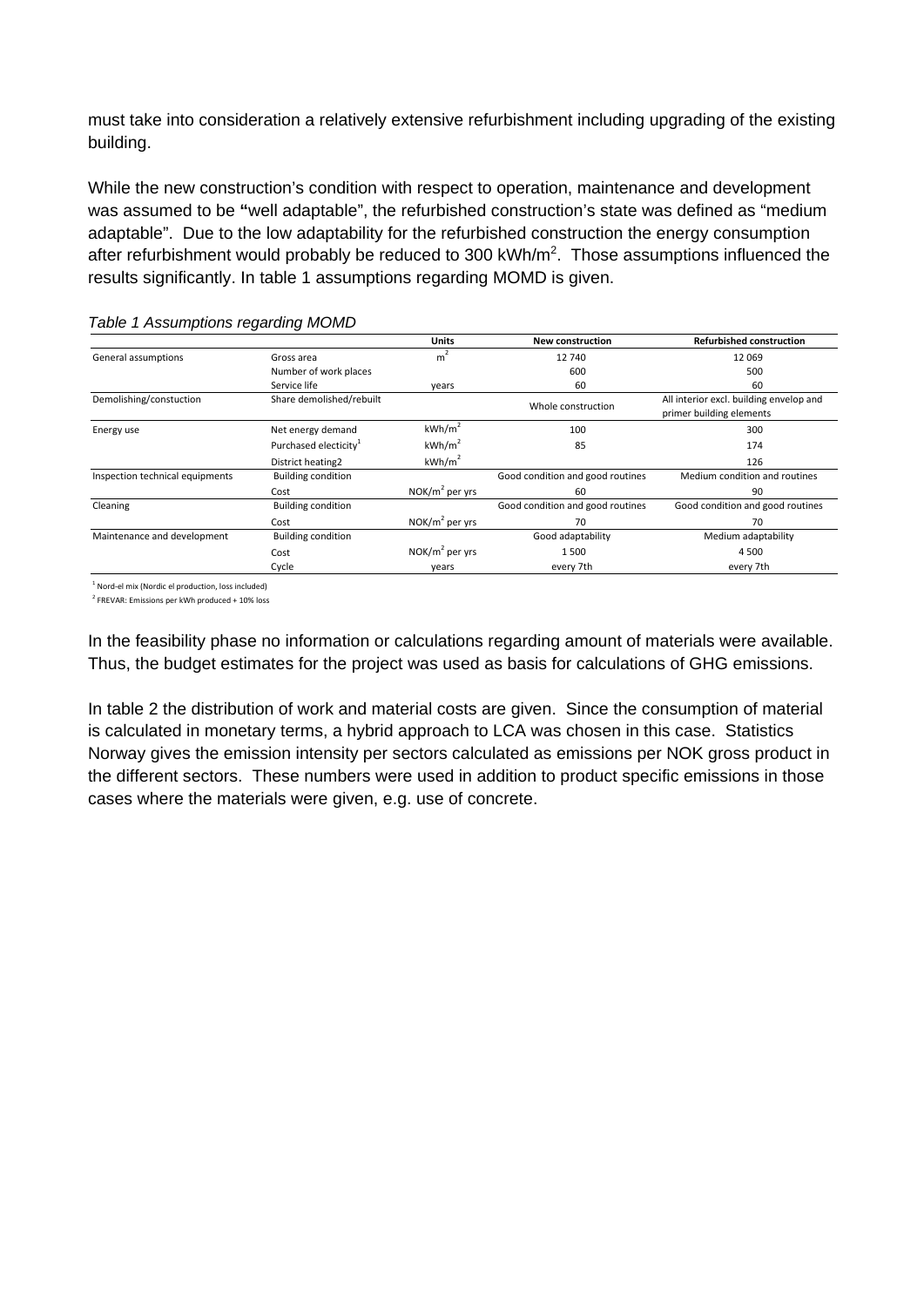#### *Table 2 Estimates for materials and work cost for the feasibility project.*

|                                                | <b>Working cost</b> | <b>Material</b> | as percentage of total material cost [%] |                                                       |               |                                                 |                                          |
|------------------------------------------------|---------------------|-----------------|------------------------------------------|-------------------------------------------------------|---------------|-------------------------------------------------|------------------------------------------|
|                                                |                     |                 | Wood                                     | <b>Heavy materials</b><br>(concrete,<br>masonry etc.) | <b>Metals</b> | <b>Electrical and</b><br>mechanical<br>products | <b>Paint and</b><br>chemical<br>products |
| Overhead costs                                 |                     |                 |                                          |                                                       |               |                                                 |                                          |
| Overhead cost rigging and operation            | 100                 |                 |                                          |                                                       |               |                                                 |                                          |
| Contract administration                        | 100                 |                 |                                          |                                                       |               |                                                 |                                          |
| Supplementary work, technical disciplines      | 100                 |                 |                                          |                                                       |               |                                                 |                                          |
| Construction                                   |                     |                 |                                          |                                                       |               |                                                 |                                          |
| Groundwork and foundation                      | 28,5                | 71,5            |                                          | 64                                                    | 7,5           |                                                 |                                          |
| Primary constructions                          | 25,5                | 74,5            | 15                                       | 52                                                    | 7,5           |                                                 |                                          |
| Secundary external constructions               | 37                  | 63              |                                          | 48                                                    | 15            |                                                 |                                          |
| Secundary internal constructions               | 45                  | 55              | 15                                       | 40                                                    |               |                                                 |                                          |
| Surfaces                                       | 47,5                | 52,5            | 15                                       |                                                       |               |                                                 | 37,5                                     |
| Complemental building components               | 37                  | 63              |                                          | 40                                                    | 15            | 8                                               |                                          |
| Fixed furniture                                | 36                  | 64              | 4                                        |                                                       | 12            | 48                                              |                                          |
| <b>HVAC</b> installations                      |                     |                 |                                          |                                                       |               |                                                 |                                          |
| Sanitary installations                         | 60                  | 40              |                                          |                                                       | 10            | 30                                              |                                          |
| Heating                                        | 60                  | 40              |                                          |                                                       | 30            | 10                                              |                                          |
| Fire extinguishing                             | 80                  | 20              |                                          |                                                       | 20            |                                                 |                                          |
| Process cooling                                | 65                  | 35              |                                          |                                                       | 20            | 15                                              |                                          |
| Central air treatment                          | 20                  | 80              |                                          |                                                       | 70            | 10                                              |                                          |
| Air distribution and ducts                     | 70                  | 30              |                                          |                                                       | 30            |                                                 |                                          |
| Comfort cooling                                | 40                  | 60              |                                          |                                                       | 45            | 15                                              |                                          |
| Electric power                                 |                     |                 |                                          |                                                       |               |                                                 |                                          |
| Electric power                                 | 80                  | 20              |                                          |                                                       |               | 20                                              |                                          |
| Core installations for electric power, general | 50                  | 50              |                                          |                                                       | 25            | 25                                              |                                          |
| Low voltage supply                             | 30                  | 70              |                                          |                                                       | 35            | 35                                              |                                          |
| Lighting                                       | 30                  | 70              |                                          |                                                       |               | 70                                              |                                          |
| <b>Electric heating</b>                        | 60                  | 40              |                                          |                                                       |               | 40                                              |                                          |
| Backup power                                   | 30                  | 70              |                                          |                                                       | 50            | 20                                              |                                          |
| Teleprocessing and automation                  |                     |                 |                                          |                                                       |               |                                                 |                                          |
| Teleprocessing and automation, general         | 70                  | 30              |                                          |                                                       |               | 5                                               | 25                                       |
| Base installations for tele og automatic       | 60                  | 40              |                                          |                                                       | 10            | 30                                              |                                          |
| Integreted communication                       | 70                  | 30              |                                          |                                                       |               | 25                                              | 5                                        |
| Telefoni og personsøking                       | 60                  | 40              |                                          |                                                       |               | 35                                              | 5                                        |
| Alarm and signal systems                       | 60                  | 40              |                                          |                                                       |               | 35                                              | 5                                        |
| Sound and display systems                      | 30                  | 70              |                                          |                                                       | 10            | 55                                              | 5                                        |
| Automation                                     | 50                  | 50              |                                          |                                                       |               | 45                                              | 5                                        |
| Other installations                            |                     |                 |                                          |                                                       |               |                                                 |                                          |
| Transport of persons and goods                 | 52                  | 48              |                                          | $\overline{5}$                                        | 10            | 33                                              |                                          |
| Waste and vacuum cleaning                      | 55                  | 45              |                                          |                                                       | 10            | 35                                              |                                          |

Calculation of the environmental profile for the whole building was based upon data from databases, NAMEA statistics (National Account Matrix including Environmental Accounts), general LCA software and the Norwegian LCC-standard. Table 3 shows the emission factors used.

| Table 3 GHG emissions for different materials and working activities. |  |  |  |
|-----------------------------------------------------------------------|--|--|--|
|-----------------------------------------------------------------------|--|--|--|

| <b>Sectors</b>                                         | <b>Tonne GHG emissions/MNOK</b> |
|--------------------------------------------------------|---------------------------------|
| Construction and building work activities <sup>1</sup> | 13,7                            |
| Consultancy work <sup>1</sup>                          | 1,1                             |
| Wood materials <sup>1</sup>                            | 24,5                            |
| Heavy materials <sup>2</sup>                           | 175,0                           |
| Metals $3$                                             | 55,6                            |
| Electrical and mechanical products <sup>1</sup>        | 3,6                             |
| Paint and chemical products <sup>4</sup>               | 42,9                            |

1) Statistics Norway: NAMEA

2) EPD Contiga, www.epd-norge.no and cost given by Contiga

3) EPD for steel beam Contiga

4) Selvig 2007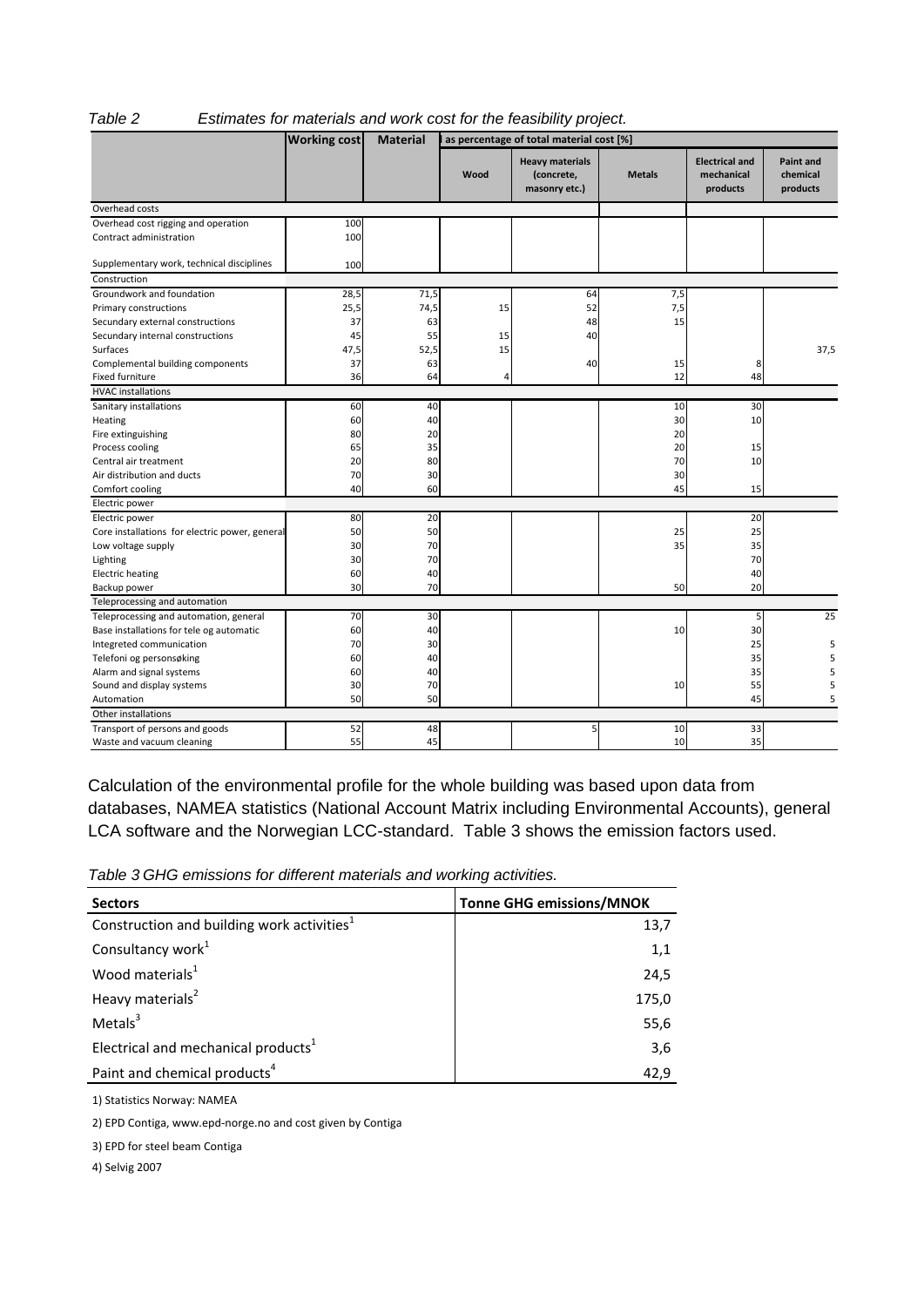# Results

From a climate point of view the most favourable strategy is to replace the existing construction and build a new construction. The results are illustrated in Figure 3.



#### **Total GHG-emissions during the life span of the constructions**

*Figure 3 Total emissions of greenhouse gases given in CO2-equivalents for new and refurbished constructions during 60 years.* 

Figure 3 shows the emissions related to producing and constructing the new building are more than twice the size of the refurbished construction. On the other hand the emissions related to operation, maintenance and development of the refurbished construction are three times the size of emissions related to the new construction. This is mainly explained by the low adaptability and flexibility of the refurbished construction.

This conclusion is further strengthened when comparing emissions per employee since the new construction is more area effective and makes it possible to increase the number of work places from 500 to 600. This gives a total emission per employee of app 100 vs. 50 tonne CO2 equivalents.

The demolishing pay pack time is approximately 14 years as given in figure 4.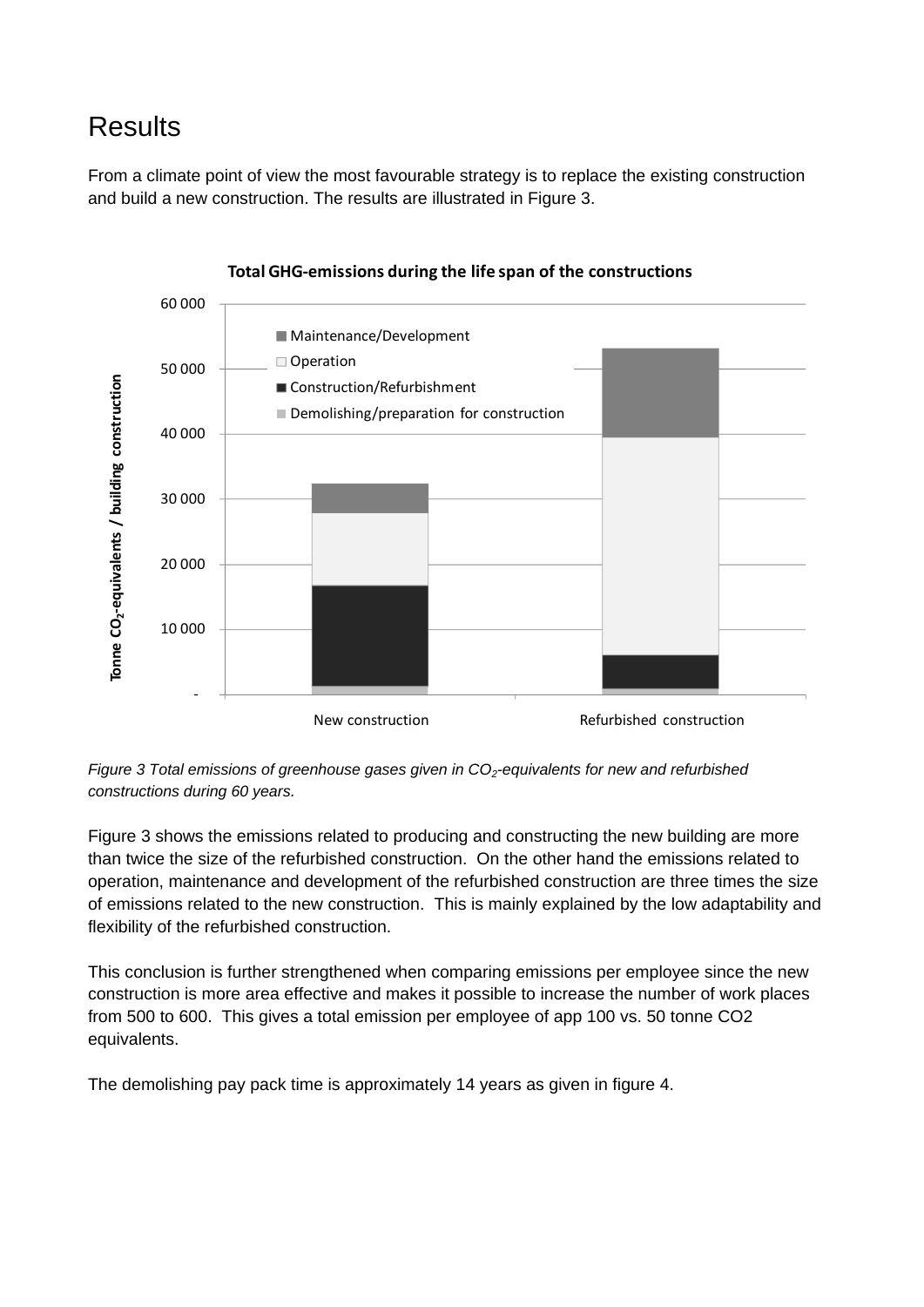

*Figure 4 Accumulated emissions of greenhouse gases during 60 years given in CO<sub>2</sub>-equivalents for the new and refurbished constructions.* 



*Figure 5 GHG emissions given as tonne CO2-equivalents distributed per year of operation during 60 years life span for new and refurbished building construction* 

SpareBank 1 SMN has documented as much as 99% of the demolished materials including furniture and fixtures have been delivered to reuse or recycling.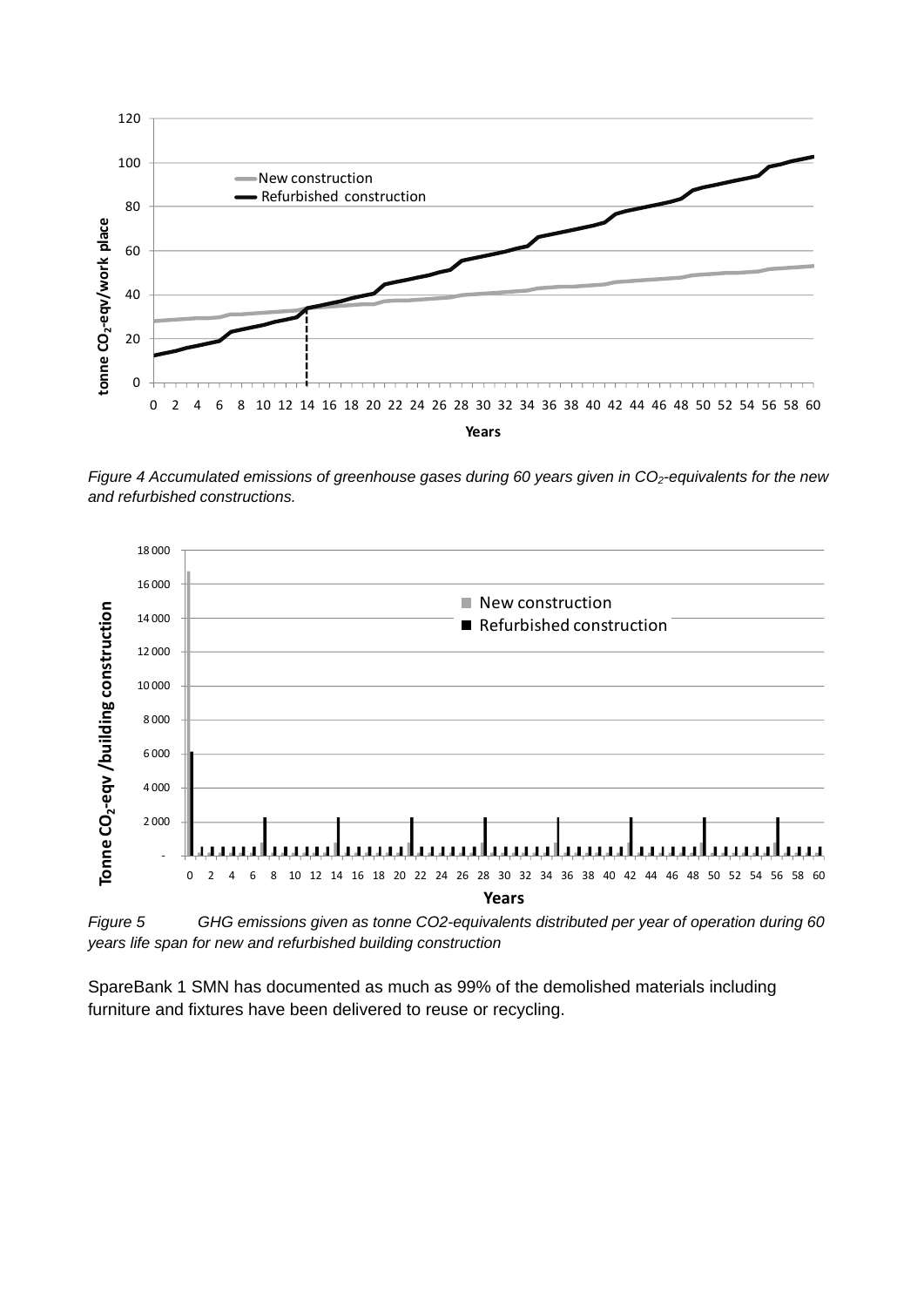## Discussion and conclusions

The methodology in this study has been used to evaluate the environmental consequences of the decisions made in a feasibility phase of the project. In that respect the data used – a sort of hybrid LCA combined with the scenario strategies in LCC methodology – were suitable to distinguish between the two alternatives. The results from the simulation of the two alternatives were considered to be suitable to advice the decision made by SpareBank 1 SMN. In addition, the results confirm the findings in previous studies that one can accept a heavier environmental load in the construction phase if the way the combination of building materials and solutions are affecting each other increase the adaptability of the construction and therefore reduce the emissions during the life time of the building.

The results are sensitive to the estimates done, especially the merge of data for investment planning and material flow data. On the other hand the estimates are in the same order of magnitude for the two different cases.

Currently most of the building environmental assessment tools are used towards the end of the design process to evaluate the environmental results (Haapio and Viitaniemi 2008). In the building sector PLCAs have been the dominated approach. That is probably one of the reasons why the majority of the LCAs document or evaluate environmental results and are not used as a decision tool in the design or feasibility phase.

Official Input-Output Tables (IOTs) cover the entire economy using detailed government statistics that are often inaccessible to the general public. Therefore the annual NAMEA figures were used in this study. The weakness of these figures is the lack of complete embodied energy data from the entire value chains related to a given sector. Still it gives a satisfactory basis for an analysis of the feasibility phase of a construction project.

SpareBank1 experienced that the results contributed to increased knowledge of the different choices in a feasibility phase may have on the life cycle activities in a buildings life span. Thus, when it comes to actual choices of material and technical solutions the service lives of different building products and components, and their effect on a building and its service life need to be analyzed more thoroughly. Hence it is not clear which materials or combinations of materials can achieve the best performance, in terms of lifecycle energy use and CO2 emissions and the overall composition of the building (Fernandez 2008, Rønning et al. 2007). By composition is meant choosing and designing everything from situation, the structure, the shape, the predominant materials and the material details.

Evidently, there are challenges regarding calculating and demonstrating the differences between alternative building solutions for the operation phase. In order to create a facilitating and useful design tool for architects and developers that will constitute a valuable addition to existing tools, those challenges have to be addressed.

The results from this study were one of the main inputs to the decision process in the preconstruction phase. SpareBank 1 SMN concluded to replace the existing building. It is already demolished and the construction of the new building has started.